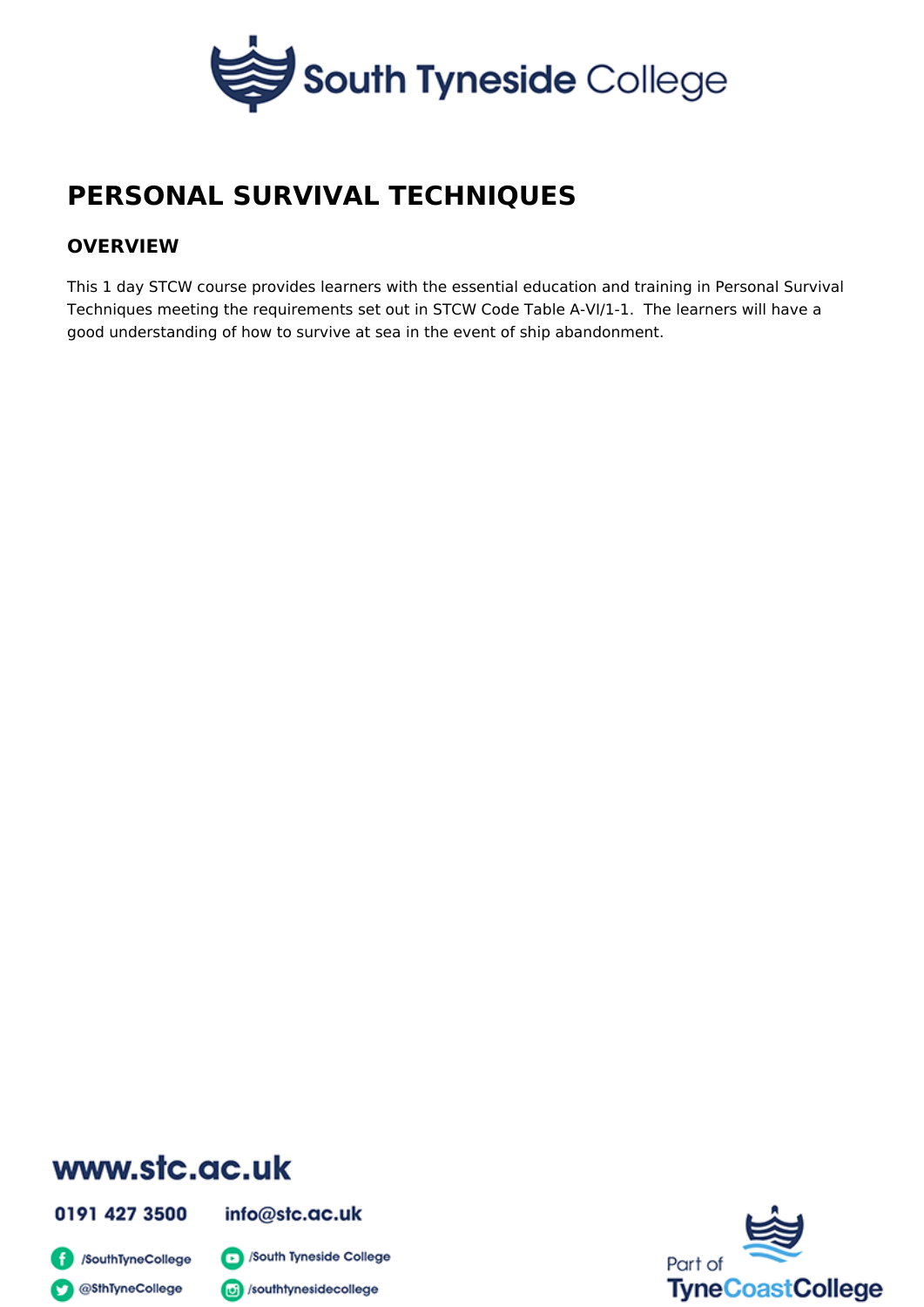



# www.stc.ac.uk

0191 427 3500

info@stc.ac.uk

/SouthTyneCollege @SthTyneCollege

South Tyneside College

oj /southtynesidecollege

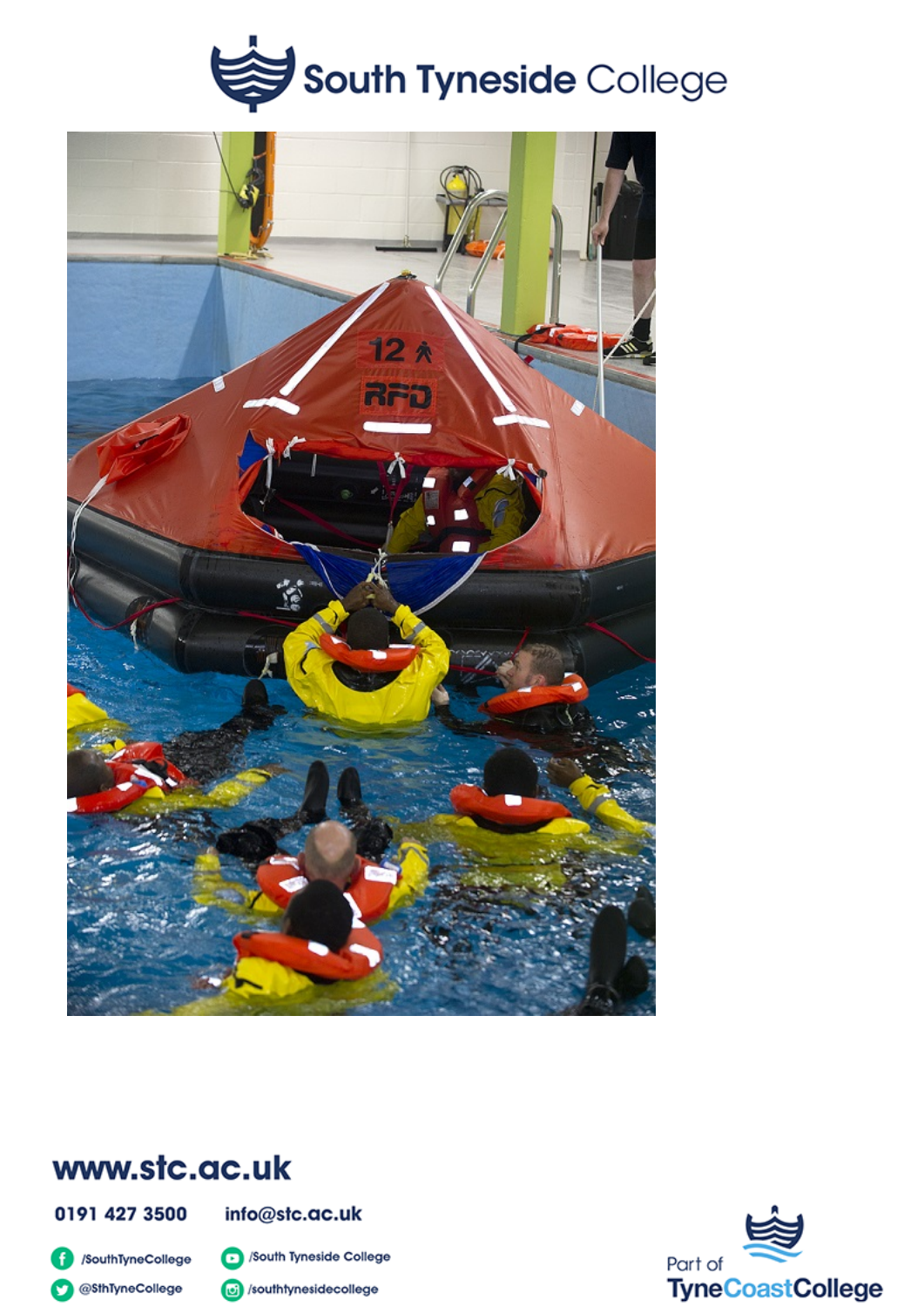

### **ENTRY REQUIREMENTS**

Learners who are undertaking this training:-

Must be at least 16 years of age

Fit to participate in all aspects of the training. In particular, the learner must be made aware of the practical aspects of the training and the physically demanding nature of some of the exercises

Valid Passport for proof of identity. British citizens who do not have a valid passport may provide a UK photo driving licence or a UK Government issued photo identity document

### **ASSESSMENT**

Students are continuously assessed during the course in the pool. They must demonstrate the following:

Correctly don a lifejacket Correctly don and use an Immersion Suit Jump from a height into the water Swimming whilst wearing a life jacket. Righting an inverted life raft while wearing a life jacket Keep afloat without a life jacket Multi choice written exam

# www.stc.ac.uk

0191 427 3500

 $info@$ stc.ac.uk

SouthTyneCollege **C** @SthTyneCollege

South Tyneside College

oj /southtynesidecollege

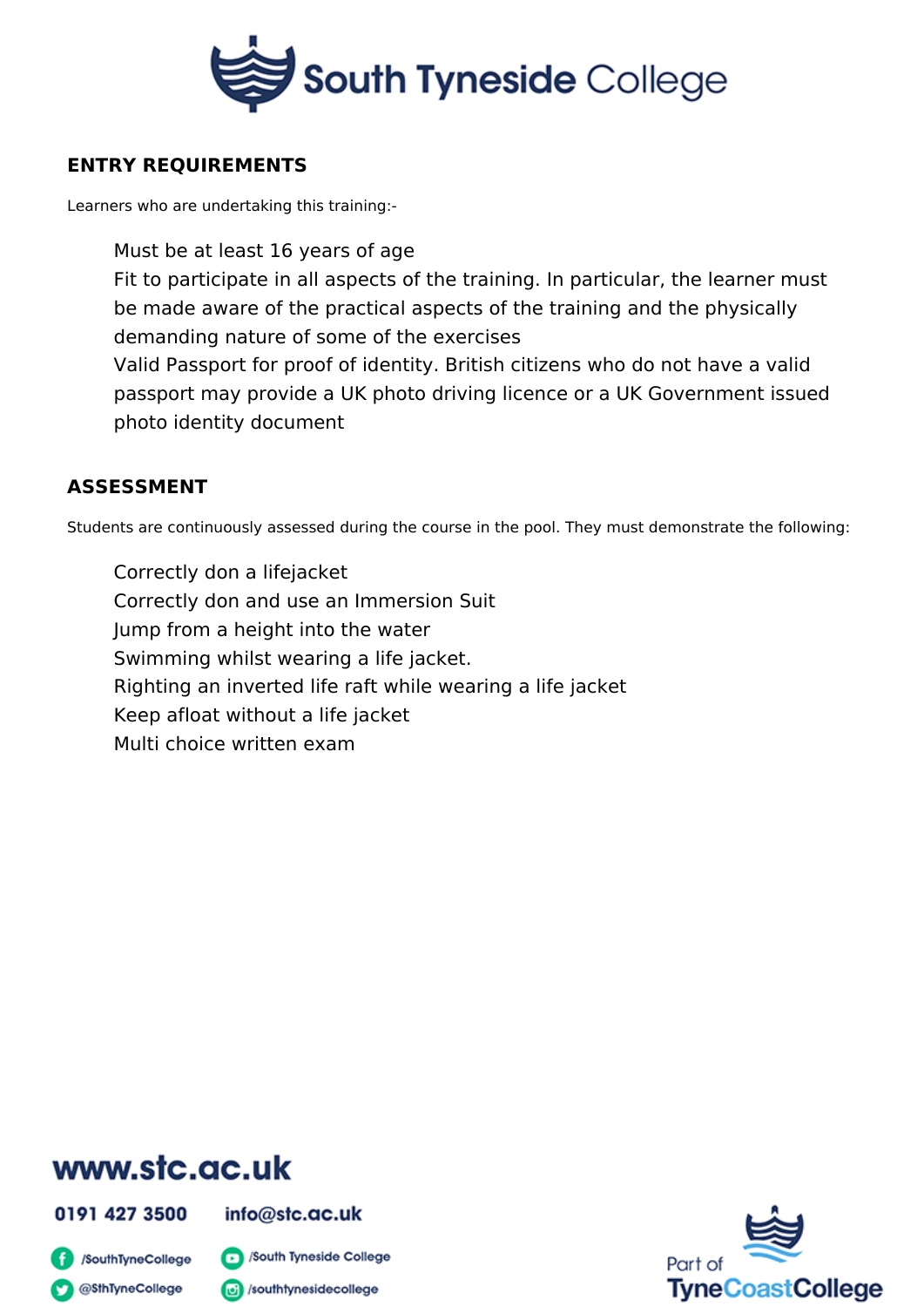



### **PROFESSIONAL OPPORTUNITIES**

Please note that any STCW training does not provide direct employment opportunities within the Merchant Navy sector. The training provided on this course is to supplement your existing skills and experience and hence enable you to meet the safety requirements. You are advised to review the range of employment opportunities available for a match with your current skill set.

### **FURTHER INFORMATION**

Please note: If you are not an EU passport holder, you will require a Student Visitor Visa to attend any course at Tyne Coast College.

Could you please contact the Marine Booking office on tel: 0191 4273772 or email: MarineBooking@tynecoast.ac.uk to book your place and also arrange your Visa letter.



0191 427 3500

info@stc.ac.uk

SouthTyneCollege **C** @SthTyneCollege

South Tyneside College

ci) /southtynesidecollege